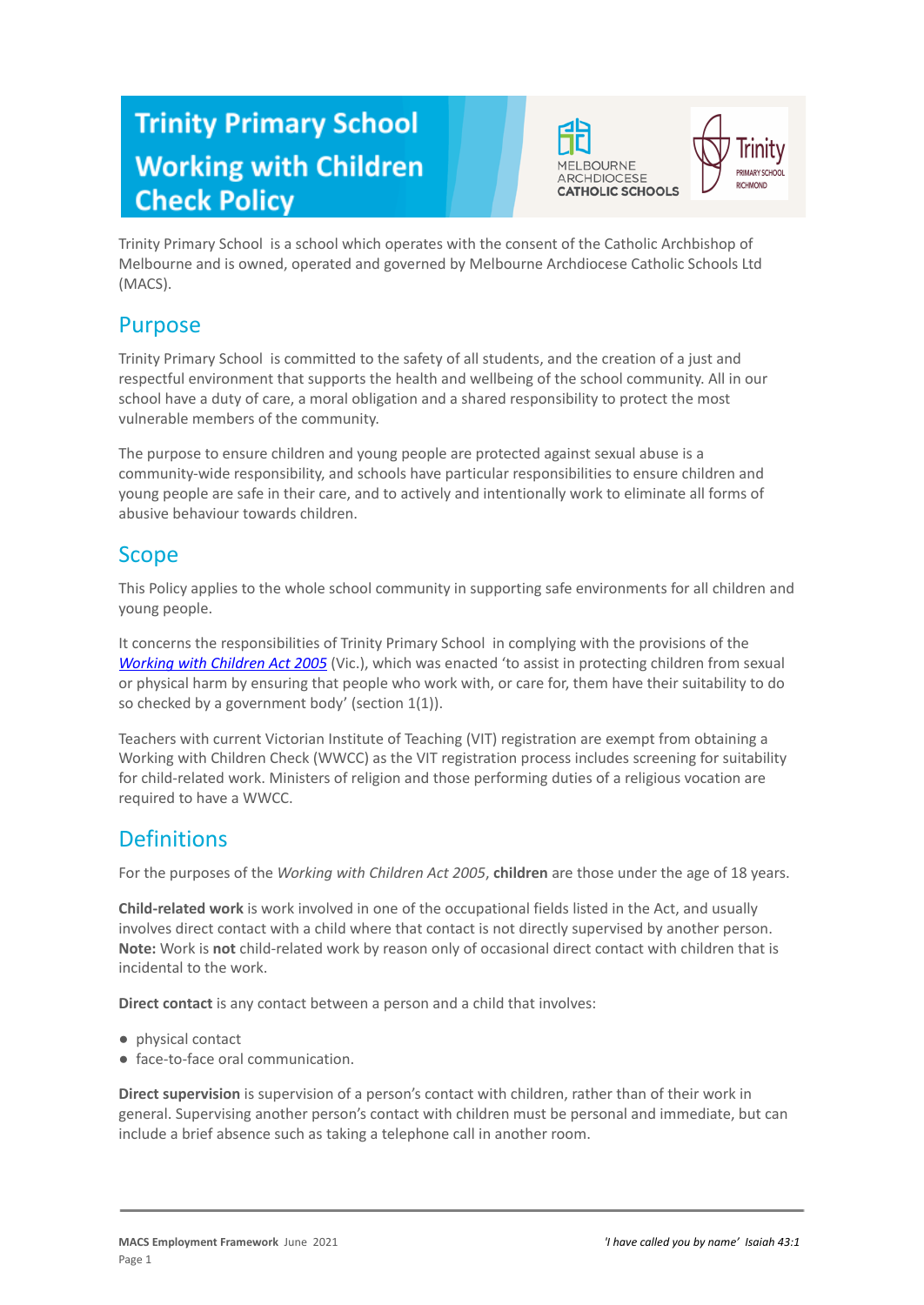**Unsupervised child-related work** is any type of activity where an adult has 'direct contact' with a student or students/young people that is not directly supervised by a member of staff.

**Victorian Institute of Teaching** (VIT) is the registration body for teachers in Victoria.

**Working with Children Check** (WWCC) is required by persons doing child-related work in Victoria as paid workers or volunteers, where that work is not directly supervised by someone with an appropriate check. A WWCC is not required by teachers who hold current VIT registration.

### **Principles**

The following principles underpin our commitment to child safety within our school:

- all students deserve, as a fundamental right, safety and protection from all forms of abuse and neglect
- a safe environment is required to protect children and young people from harm, and to prevent staff or other adults from abusing their position of authority and trust
- our school's commitment to the protection of children is embedded in the culture of our school, and our individual and collective responsibility to take action is understood and accepted
- each child and young person's ongoing safety and wellbeing must be the primary focus of all decision-making.

At Trinity Primary School , the leadership, teachers and all staff must be fully self-aware of, and comply with, their professional obligations and responsibilities with regard to the protection of children.

# **Policy**

Trinity Primary School will ensure that a current WWCC is held by all persons involved at the school who are required to do so. The school will maintain accurate and up-to-date WWCC and VIT registers for teachers, clergy, other staff, contractors and volunteers. This duty is allocated to the administration staff.

Each year, all staff are made aware of the school's procedures for volunteers, contractors and other persons, including the need for prior approval of such work by the designated member of the school's leadership team.

#### **Who requires a WWCC?**

Only people doing child-related work (and who aren't otherwise exempt under the Act) need a WWCC. This applies to both paid and volunteer workers. Not everyone who has contact with children needs a WWCC. More information about the occupations requiring a WWCC is included in the [list of](https://www.workingwithchildren.vic.gov.au/about-the-check/resources/list-of-occupational-fields) [occupational fields.](https://www.workingwithchildren.vic.gov.au/about-the-check/resources/list-of-occupational-fields)

A WWCC is required:

- by adults engaged in child-related work within the meaning of the Act, which includes engaging in voluntary work and providing practical training as well as paid employment
- if the work usually involves direct contact with a child or children
- when the contact with children is not occasional direct contact and is not incidental to the work
- for clergy and those performing duties of a religious vocation, including the parish priest, who must show the Principal or delegate their current WWCC